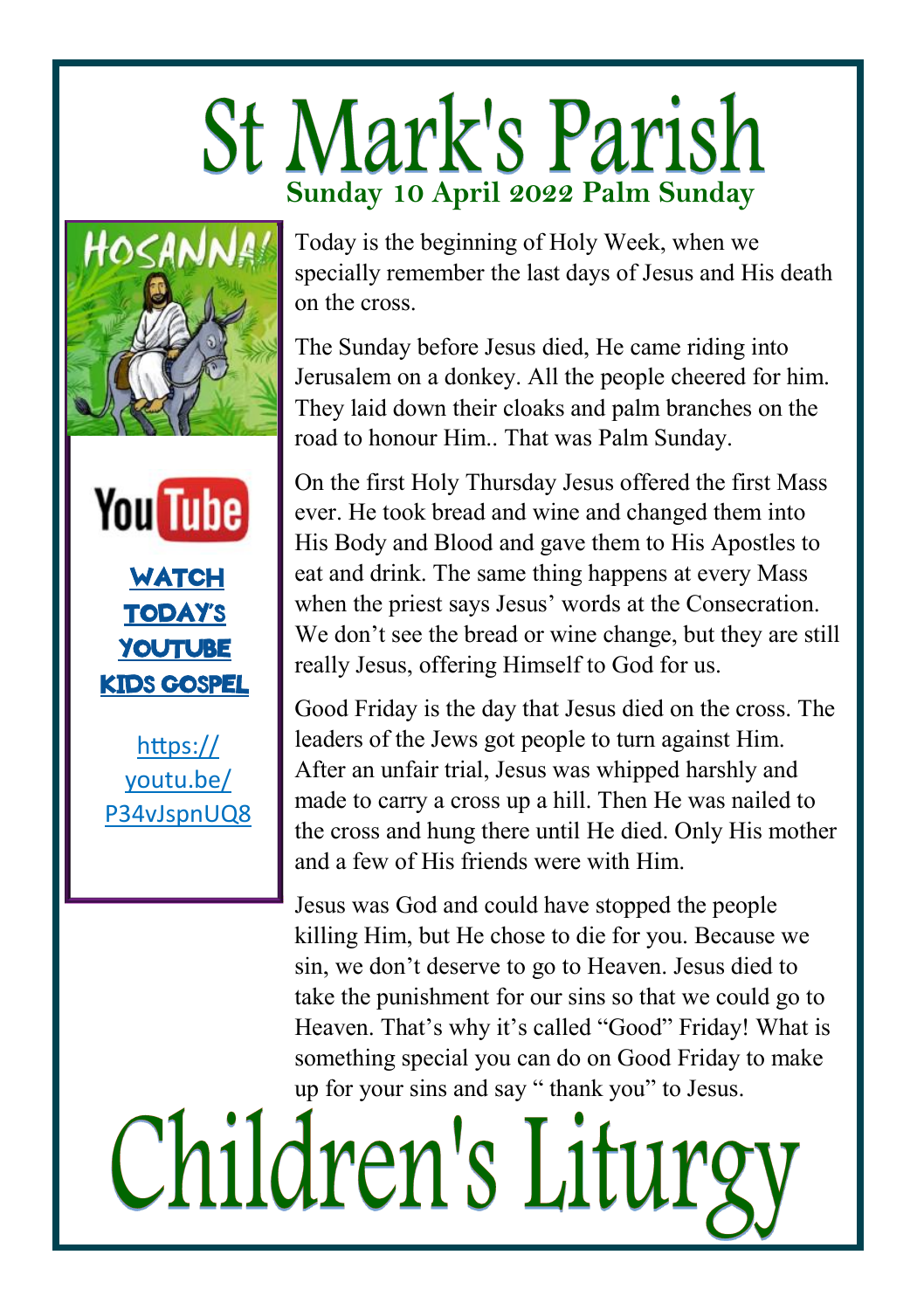

A few days before He died on the Cross, Jesus came into Jerusalem while the people waved palm branches and shouted, "Hosanna!" He was riding on something that was a sign of peaceful times. What was it? Connect the dots to find out!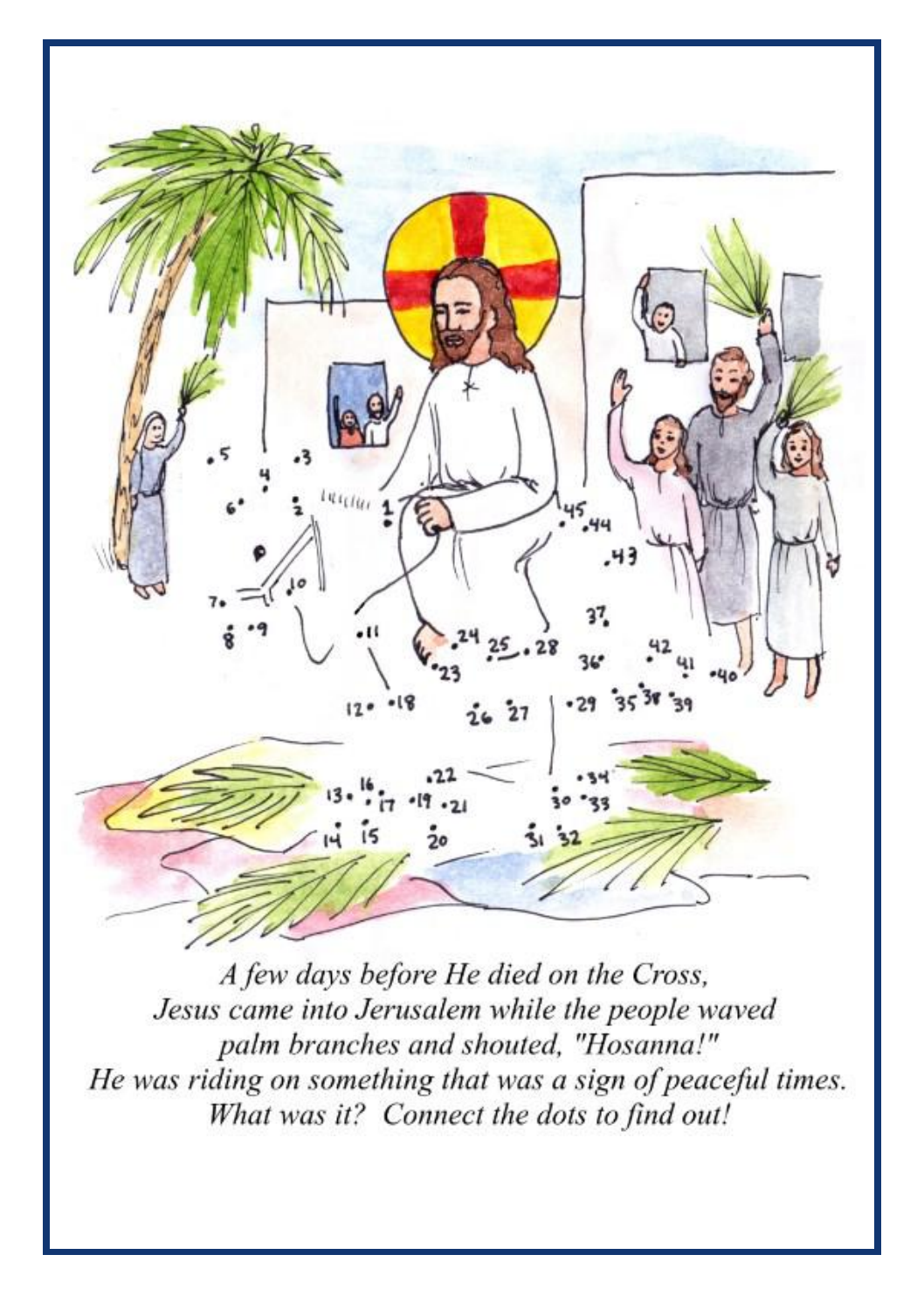

EVERYONE AROUND US IS, AND WE MUST ALSO BE FAITHFUL WHEN IT'S REALLY HARD AND EVERYONE ELSE IS AGAINST HIM.